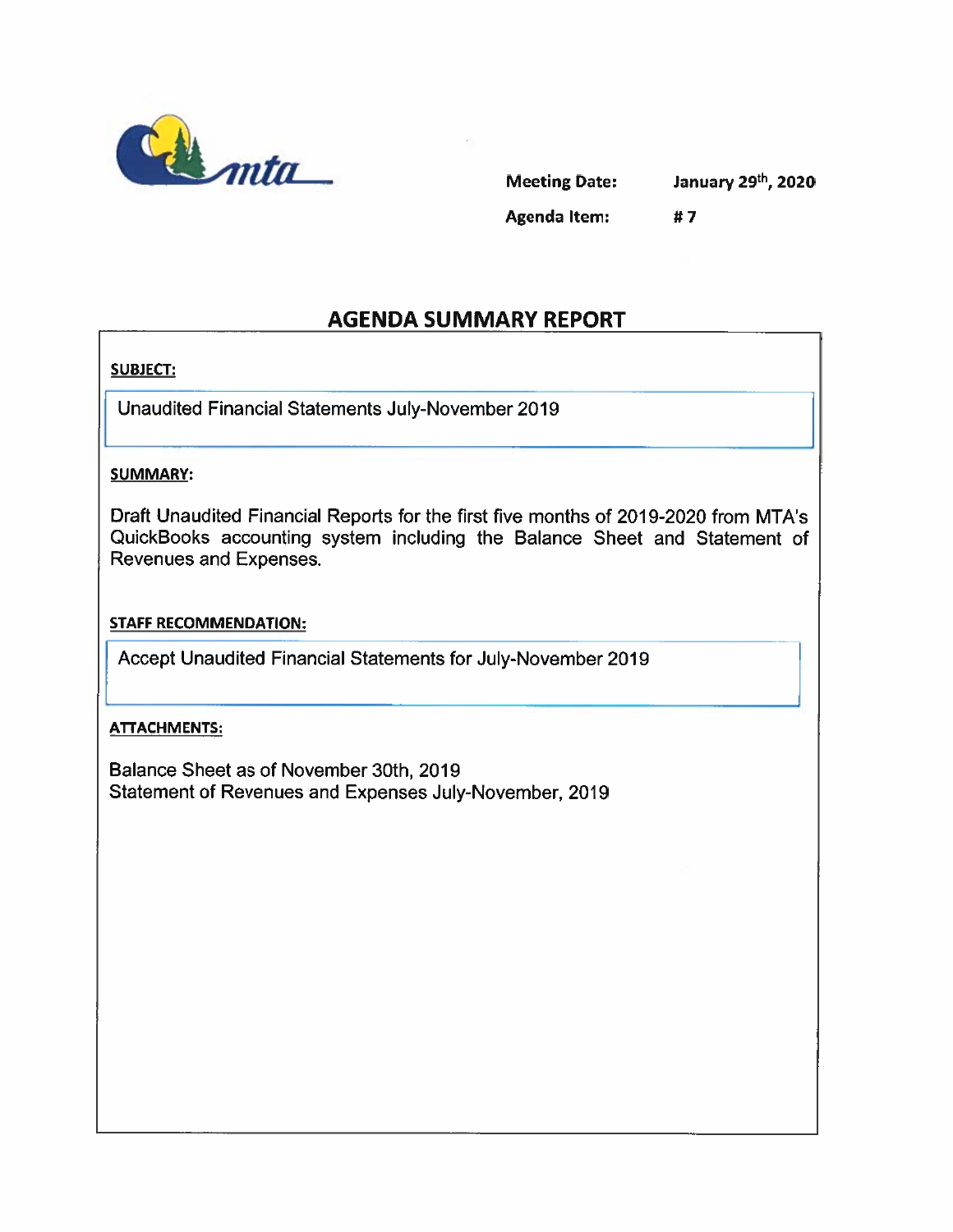#### ASSETS

Current Assets

| <b>Checking/Savings</b>                       |                  |
|-----------------------------------------------|------------------|
| 101.900 Cash                                  |                  |
| Total 101.900 · Cash                          | 1,814,255.20     |
| <b>Total Checking/Savings</b>                 | 1,814,255.20     |
| <b>Total Accounts Receivable</b>              | 97,028.51        |
| <b>Other Current Assets</b>                   |                  |
| Total 102.900 · Receivables Other             | 72,610.67        |
| Total 102.990 · Grants Receivable Total       | 1,570,682.00     |
| Total 103.990 · Inventory                     | 114,870.37       |
| Total 104.199 · Prepaid Expenses Total        | 213,735.03       |
| 104.200 · Undeposited Funds                   | 3,274.32         |
| <b>Total Other Current Assets</b>             | 1,975,172.39     |
| <b>Total Current Assets</b>                   | 3,886,456.10     |
| <b>Fixed Assets</b>                           |                  |
| Total 111.900 · Fixed Assets                  | 20,953,702.09    |
| Total 111.910 · Accumulated Depreciation      | $-10,752,185.29$ |
| Total 121.900 · Intangible Total              | 15,000.00        |
| Total 121.910 · Accum Amortization Total      | $-15,000.00$     |
| <b>Total Fixed Assets</b>                     | 10,201,516.80    |
| <b>Other Assets</b>                           |                  |
| Total 131.900 · Deferred Outflows of Resource | 705,833.00       |
|                                               |                  |
| <b>Total Other Assets</b>                     | 705,833.00       |
| <b>TOTAL ASSETS</b>                           | 14,793,805.90    |
| <b>LIABILITIES &amp; EQUITY</b>               |                  |
| <b>Liabilities</b>                            |                  |
| <b>Current Liabilities</b>                    |                  |
| <b>Total Accounts Payable</b>                 | 551,168.94       |
| <b>Other Current Liabilities</b>              |                  |
| Total 203.160 · CalPERS Loan Repayments       | $-5,810.25$      |
| 205.700 · Uncashed Checks                     | 6,491.04         |
| 205.900 · Accruals Total                      |                  |
| 202.100 Deferred Revenue                      | 1,203,428.57     |
| 203.100 · Federal Payroll Tax Payable         | 11,281.54        |
| 203.110 · Medicare Payroll Tax Payable        | 4,874.85         |
| 203.120 · State Income Tax Payable            | 3,455.85         |
| 203.130 · State Disability Payable            | 1,153.05         |
| 203.140 Misc Deductions                       | $-729.10$        |
| 203.150 Garnishments Payable                  | $-2,346.87$      |
| 203.200 Workers Comp Payable                  | $-10,663.64$     |
| 205.200 Accrued Payroll                       | 84,823.22        |
| 205.300 Accrued Retirement                    | 7,025.61         |
| 205.400 Accrued Deferred Comp                 | 4,089.34         |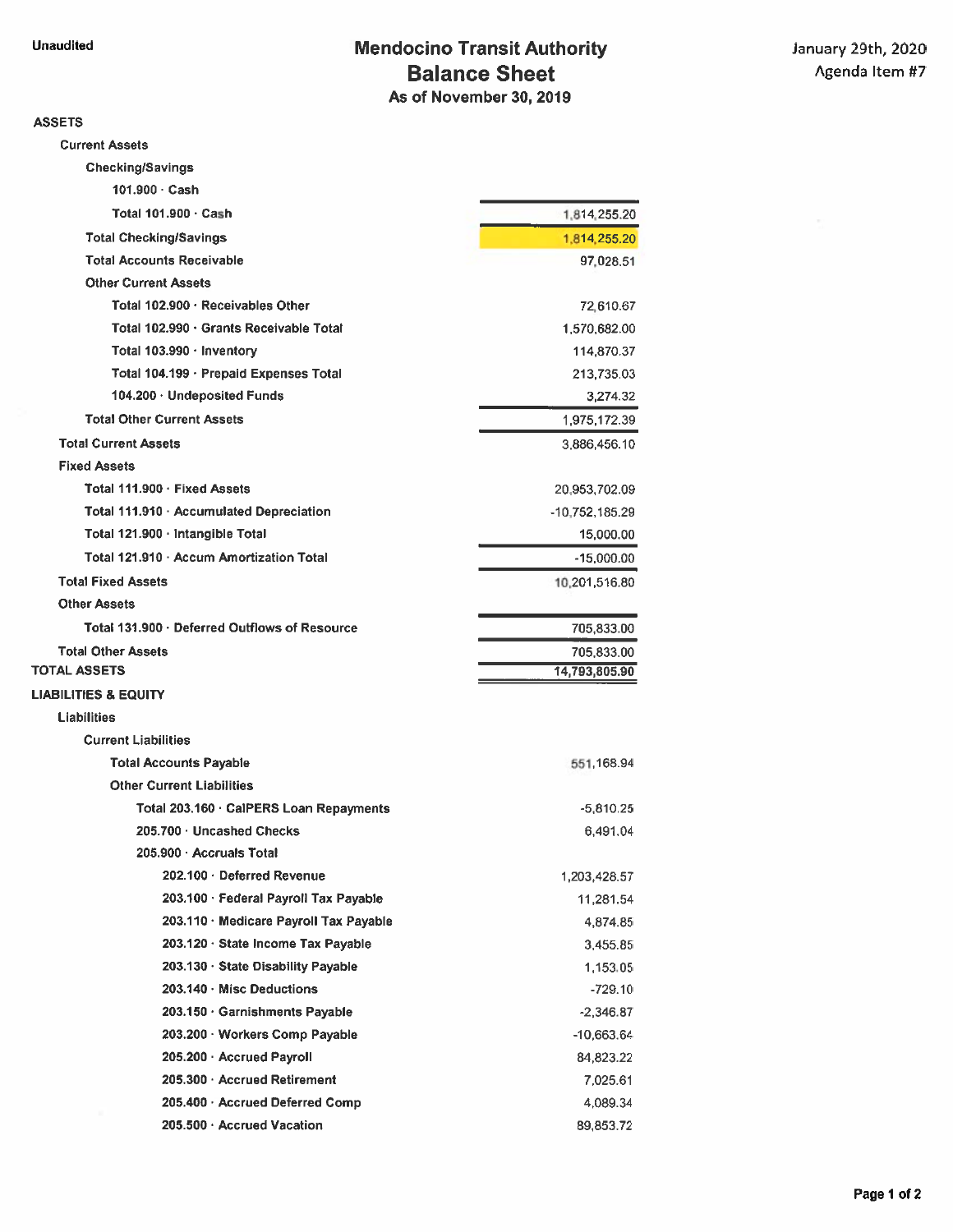#### Unaudited **Mendocino Transit Authority** January 29th, 2020 Balance Sheet Agenda Item #7 As of November 30, 2019

| 205,600 · Accrued Sick Leave             | 29,887.49       |
|------------------------------------------|-----------------|
| 205.900 · Accruals Total - Other         | 15,292.67       |
| Total 205.900 · Accruals Total           | 1,441,426.30    |
| <b>Total Other Current Liabilities</b>   | 1,442,107.09    |
| <b>Total Current Liabilities</b>         | 1,993,276.03    |
| <b>Long Term Liabilities</b>             |                 |
| 231.900 · Prov-Restricted Funds          |                 |
| 231.100 · Provision for Liability        | 7,233.97        |
| 231.200 · Provision for Vehicle Damage   | 10,246.60       |
| 231.300 · Provision for Unemployment     | 80,462.42       |
| 231.400 · Provision for Cafeteria Plan   | 16,974.64       |
| 231.500 · Provision for Worker's Comp    | 18,858.76       |
| Total 231.900 · Prov-Restricted Funds    | 133,776.39      |
| 235.300 · Deferred Inflows of Resource   | 148,130.00      |
| 235.910 · Pension Liabilities            |                 |
| 231.101 · Net Pension Liability          | 1,518,557.02    |
| Total 235.910 · Pension Liabilities      | 1,518,557.02    |
| <b>Total Long Term Liabilities</b>       | 1,800,463.41    |
| <b>Total Liabilities</b>                 | 3,793,739.44    |
| Equity                                   |                 |
| 32000 · Unrestricted Net Assets          | $-2,320,857.16$ |
| $399.900 \cdot$ Equity                   |                 |
| 304.100 · Equity-Contributed Capital     | 15,890,100.96   |
| 304.500 · Accum Depr-Contributed Capital | -3,568,956.72   |
| 304.600 · Equity Capital                 | 512,349.13      |
| 305.100 · Retained Earnings              | 619,658.84      |
| Total 399.900 · Equity                   | 13,453,152.21   |
| <b>Net Income</b>                        | $-132,228.59$   |
| <b>Total Equity</b>                      | 11,000,066.46   |
| <b>TOTAL LIABILITIES &amp; EQUITY</b>    | 14,793,805.90   |

| <b>Cash &amp; Fund Balances</b> | <b>MTA</b> | <b>MCOG</b>  |               |              | <b>TOTAL</b> |              |
|---------------------------------|------------|--------------|---------------|--------------|--------------|--------------|
|                                 |            |              |               |              |              |              |
| <b>Operating Cash</b>           | \$         | 350,764.47   |               |              | \$           | 350,764.47   |
| <b>Operating Reserve</b>        | \$         | 125.034.30   |               |              | \$           | 125,034.30   |
| <b>PTIMSEA</b>                  | \$         | 366,225.38   |               |              | \$           | 366,225.38   |
| <b>LCTOP</b>                    | \$         | 340,755.60   |               |              | \$           | 340,755.60   |
| <b>CAL OES</b>                  | \$         | 100,717.82   |               |              | \$           | 100.717.82   |
| <b>CAPITAL #4100</b>            | \$         | 530,757.63   |               |              | \$           | 530,757.63   |
| <b>STA</b>                      |            |              | \$            | 681,819.11   | Ŝ.           | 681,819.11   |
| <b>STA-Unallocated</b>          |            |              | \$            | 494,727.95   | -S           | 494,727.95   |
| <b>Fuel Reserve</b>             |            |              | \$            | 175,000.00   | \$           | 175,000.00   |
| <b>State of Good Repair</b>     |            |              | \$            | 129,579.00   | \$           | 129,579.00   |
| <b>Total</b>                    | \$         | 1,814,255,20 | <sup>\$</sup> | 1,481,126.06 | S            | 3.295.381.26 |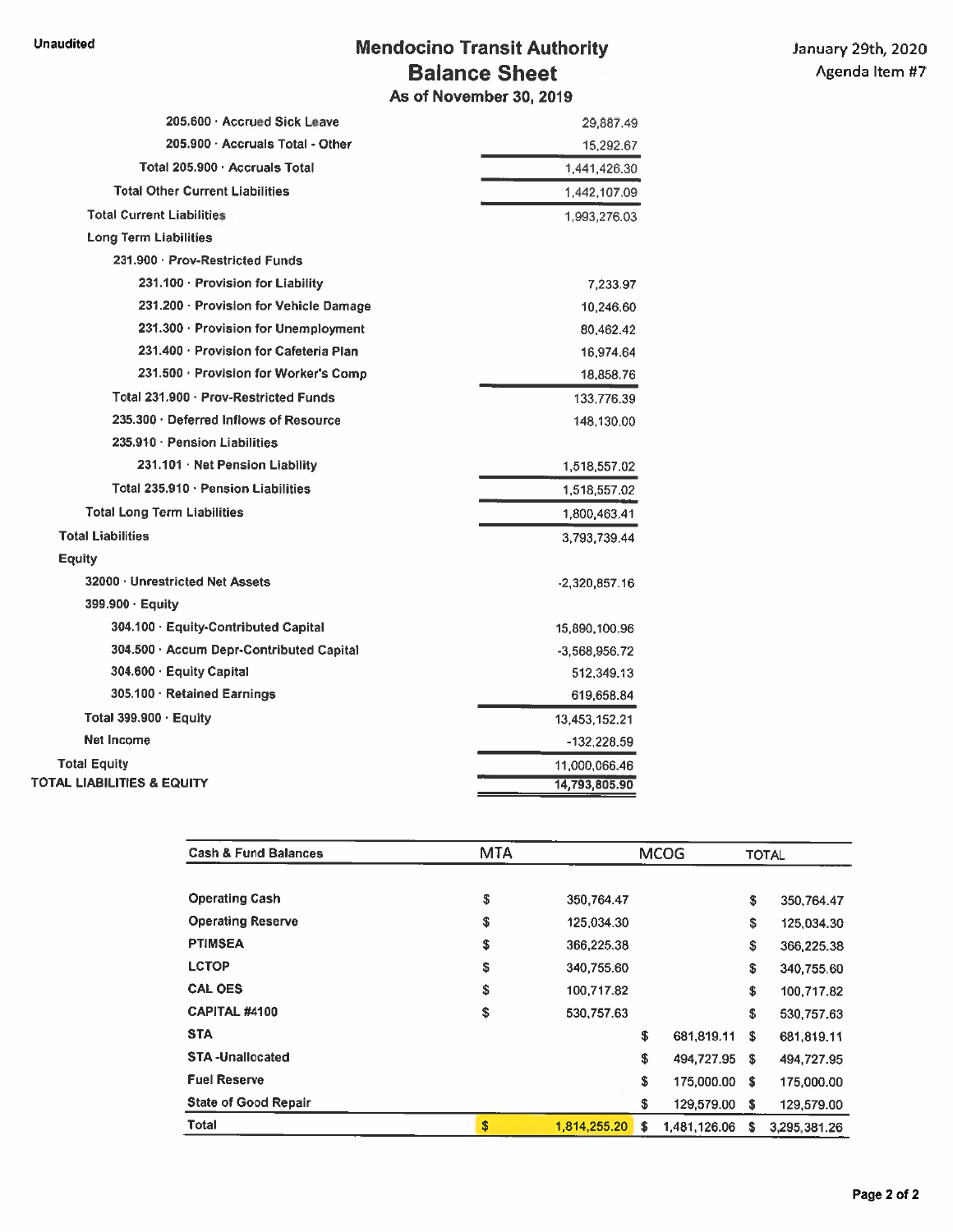## Unaudited Unaudited Mendocino Transit Authority January 29th, 2020 Statement of Revenues, Expenses Agenda Item #7

July through November 2019 TOTAL

|                                             | <b>Jul - Nov 19</b> | <b>Budget</b> | % of Budget |
|---------------------------------------------|---------------------|---------------|-------------|
| <b>Ordinary Income/Expense</b>              | 41.67%              | 100% of Year  |             |
| Income                                      |                     |               |             |
| 411.000 · OPERATING REVENUE.                |                     |               |             |
| 411.105 · Fixed Route Farebox Revenue       | 235,523.72          | 690,000.00    | 34.13%      |
| 412.005 Dial-A-Ride Farebox Revenue         | 0.00                | 0.00          | 0.0%        |
| 413.000 · Redwood Coast Regional Center     | 21.450.00           | 65,000.00     | 33.0%       |
| 414.000 Sonoma County Contract              | 71,750.00           | 172,000.00    | 41.72%      |
| Total 411.000 · OPERATING REVENUE.          | 328,723.72          | 927,000.00    | 35.46%      |
| 420.000 · REVENUES FROM OTHER SOURCES       |                     |               |             |
| 421.000 Local Transportation Fund (LTF)     | 1,247,135.00        | 3,025,911.00  | 41.22%      |
| 421.500 State Transit Assistance            | 236,544.75          | 946,179.00    | 25.0%       |
| 422.000 · 5310 Operating Assistance         | 71,528.83           | 225,000.00    | 31.79%      |
| 423.000 · 5311 Operating Assistance         | 191,400.00          | 484,742.00    | 39.49%      |
| 424.000 · 5311(f) Operating Assistance      | 100,000.00          | 300,000.00    | 33.33%      |
| 424.250 LCTOP Cap & Trade                   | 0.00                | 110,000.00    | $0.0\%$     |
| 425.000 Advertising Contract                | 36,949.87           | 120,000.00    | 30.79%      |
| 426.000 Ag Van Leases                       | 35,987.20           | 20,000.00     | 179.94%     |
| 426.250 Senior Center Administration        | 12,692.76           | 0.00          | 100.0%      |
| 426.500 · Maintenance Labor Revenue         | 23,533.81           | 25,000.00     | 94.14%      |
| 428.000 RTAP                                | 0.00                | 2,000.00      | 0.0%        |
| 429.000 · Investment(Interest) Income       | 2,854.46            | 15,000.00     | 19.03%      |
| 440.000 · Other - Fuel Rebates, Etc.        | 1,579.57            | 800.00        | 197.45%     |
| Total 420.000 · REVENUES FROM OTHER SOURCES | 1,960,206.25        | 5,274,632.00  | 37.16%      |
| <b>Total Income</b>                         | 2,288,929.97        | 6,201,632.00  | 36.91%      |
| <b>Expense</b>                              |                     |               |             |
| 501.100 · WAGES                             |                     |               |             |
| Total 501.100 - WAGES                       | 913,785.56          | 2,710,682.00  | 33.71%      |
| $510.000 \cdot$ BENEFITS                    |                     |               |             |
| Total 510.000 · BENEFITS                    | 331,993.42          | 1,262,000.00  | 26.31%      |
| 520.000 · SERVICE/USER FEES                 |                     |               |             |
| 521.000 · Vehiclel Technical Services       | 0.00                | 2,700.00      | $0.0\%$     |
| 521.250 Towing                              | 1,816.74            | 2,700.00      | 67.29%      |
| 521.500 · Property Maintenance Services     | 3,496.19            | 4,500.00      | 77.69%      |
| 521.700 · Contract IT Services              | 2,250.00            | 32,500.00     | 6.92%       |
| 522.500 · Legal Counsel                     | 6,923.50            | 21,000.00     | 32.97%      |
| 522.750 · Purch. Trans (Willits DAR)        | 726.75              | 900.00        | 80.75%      |
| $523.000 \cdot$ Marketing                   | 22,826.00           | 32,000.00     | 71.33%      |
| 523.250 Advertising, Legal Notices          | 10,495.17           | 35,000.00     | 29.99%      |
| 524.000 Software Maintenance Fees           | 0.00                | 3,250.00      | 0.0%        |
| 524.200 Drug & Alcohol Services             | 2,722.50            | 12,000.00     | 22.69%      |
| 525.000 · Facility Security System          | 1,500.00            | 7,200.00      | 20.83%      |
| 525.500 - Accident / Incident Payables      | 0.00                | 12,000.00     | $0.0\%$     |
| 526.000 · Professional & Technical Svcs     | 24,632.98           | 65,000.00     | 37.9%       |
| Total 520.000 · SERVICE/USER FEES           | 77,389.83           | 230,750.00    | 33.54%      |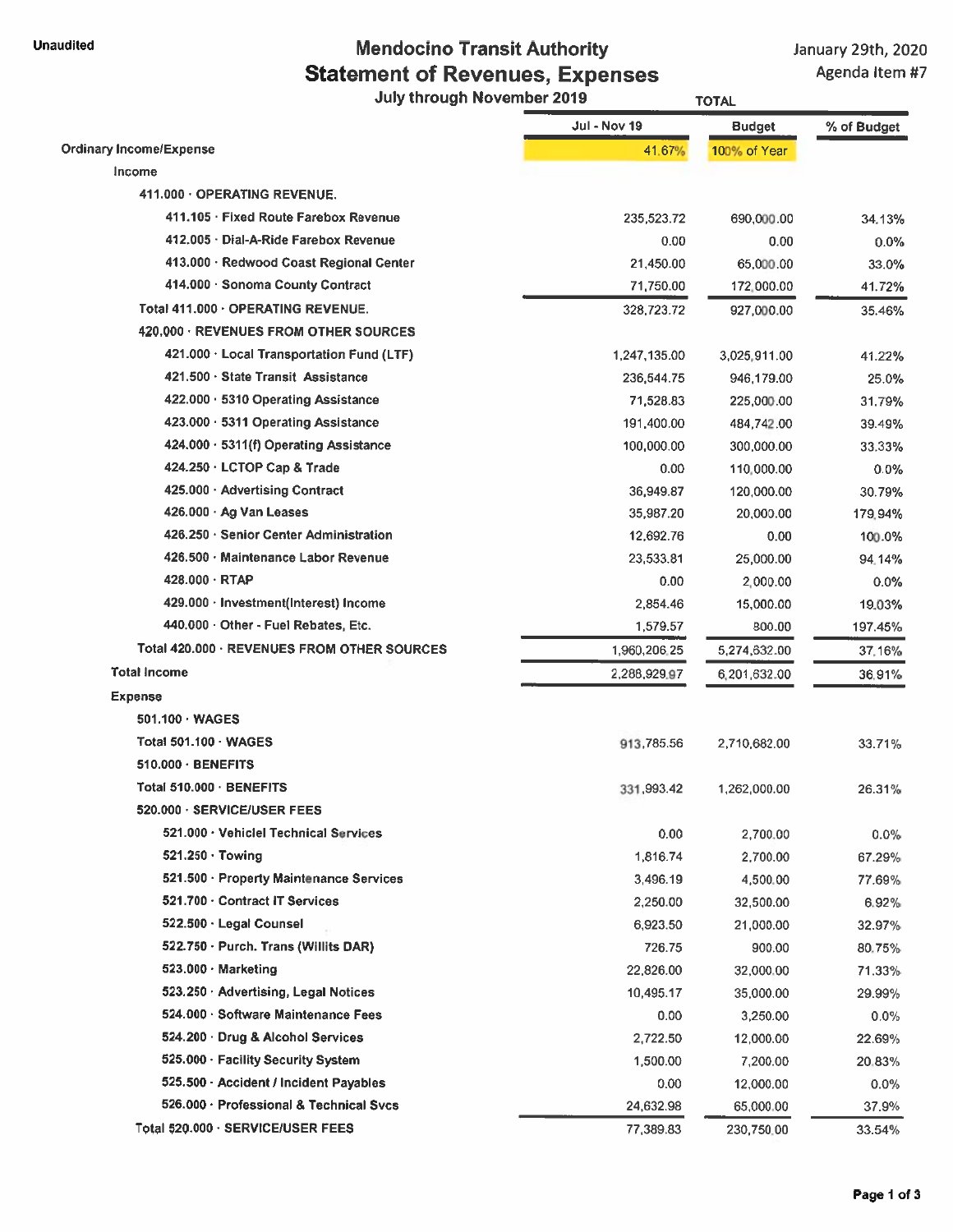## Unaudited Unaudited Mendocino Transit Authority January 29th, 2020 Statement of Revenues, Expenses Agenda item #7

# July through November 2019 TOTAL JuI-Novl9 Budget %of Budget

|                                               | งน • พบง เฮ | puuyet     | % or puager |
|-----------------------------------------------|-------------|------------|-------------|
| 530.000 · MATERIALS & SUPPLIES                |             |            |             |
| $531.000 \cdot$ Fuel                          | 197,569.77  | 450,000.00 | 43.9%       |
| 531.500 Tires                                 | 10,899.92   | 30,000.00  | 36.33%      |
| 532.000 · Lubrication                         | 10,890.39   | 11,000.00  | 99.0%       |
| 532.500 Tools                                 | 428.24      | 3,500.00   | 12.24%      |
| 533.000 · Vehicle Maint & Repair Parts        | 21,178.58   | 53,000.00  | 39.96%      |
| $533.250 \cdot$ Parts                         | 302.89      | 3,100.00   | 9.77%       |
| $533.500 \cdot$ Shop Supplies                 | 17,300.63   | 7,250.00   | 238.63%     |
| 534.000 · Vehicle Accessories                 | 0.00        | 1,200.00   | 0.0%        |
| 534.500 · Facilities, Maint & Repair Parts    | 10,500.83   | 25,000.00  | 42.0%       |
| 535.500 Office Supplies                       | 35,289.07   | 21,000.00  | 168.04%     |
| 536.500 · Printing (Schedules, brochures)     | 7,095.23    | 17,500.00  | 40.54%      |
| 536.700 Computer Programs & Supplies          | 0.00        | 12,000.00  | $0.0\%$     |
| 537.000 · Safety & Emergency Supplies         | 12.00       | 2,500.00   | 0.48%       |
| 537.500 · Other Materials & Supplies          | 75.00       | 8,500.00   | 0.88%       |
| Total 530.000 MATERIALS & SUPPLIES            | 311,542.55  | 645,550.00 | 48.26%      |
| 540.000 · UTILITIES.                          |             |            |             |
| 541.000 · MTA Base -Water, Sewer & Waste      | 4,488.30    | 20,900.00  | 21.48%      |
| 541.250 · FB-Water Sewer, Waste & Propane     | 863.72      | 4,800.00   | 17.99%      |
| 541.500 · Willitts-Water, Sewer & Waste       | 1,145.56    | 2,100.00   | 54.55%      |
| 542.000 · PG&E-Ukiah, Fort Bragg, Willitts    | 2,267.72    | 9,500.00   | 23.87%      |
| 543.000 · TPX- Ukiah Phones / Internet        | 15,916.35   | 20,500.00  | 77.64%      |
| 543.250 · Comcast-Fort Bragg Phones/Inter     | 325.08      | 3,100.00   | 10.49%      |
| 543.500 · SEAKAY-South Coast Tel/Internet     | 0.00        | 1,600.00   | 0.0%        |
| 544.000 · Verizon-Admin / OPS Cellular        | 11,015.43   | 13,500.00  | 81.6%       |
| Total 540,000 UTILITIES.                      | 36,022.16   | 76,000.00  | 47.4%       |
| 560.000 · VEHICLE, CASUALTY & LIABILITY       |             |            |             |
| 561.000 · Premiums - Liab & Prop Dam Ins      | 265,436.49  | 370,000.00 | 71,74%      |
| Total 560.000 · VEHICLE, CASUALTY & LIABILITY | 265,436.49  | 370,000.00 | 71.74%      |
| $570.000 \cdot TAXES$                         |             |            |             |
| 571.000 · Taxes-State Bd of Equalization      | 0.00        | 36,575.00  | $0.0\%$     |
| $573.000 \cdot$ Other Licensing & Fees        | 0.00        | 5,225.00   | $0.0\%$     |
| Total 570.000 · TAXES                         | 0.00        | 41,800.00  | 0.0%        |
| 580.000 · MISCELLANEOUS                       |             |            |             |
| 580.500 · Dues & Subscriptions                | 6,146.50    | 7,300.00   | 84.2%       |
| 582.000 · Travel                              | 8,830.82    | 7,500.00   | 117.74%     |
| 582.250 · Board Expenses                      | 217.50      | 7,300.00   | 2.98%       |
| 583.000 · Safety Program                      | 0.00        | 6,500.00   | 0.0%        |
| $584.000 \cdot$ Training                      | 2,647.00    | 5,250.00   | 50.42%      |
| 584.500 · CDL & DOT Physical Expenses         | 0.00        | 4,500.00   | $0.0\%$     |
| 586.000 · Other Miscellaneous                 | 172.90      | 7,500.00   | 2.31%       |
| Total 580.000 · MISCELLANEOUS                 | 18,014.72   | 45,850.00  | 39.29%      |
| 590.000 · LEASES & RENTALS                    |             |            |             |
| 591.000 · Leases & Rentals                    | 628.73      | 19,000.00  | 3.31%       |